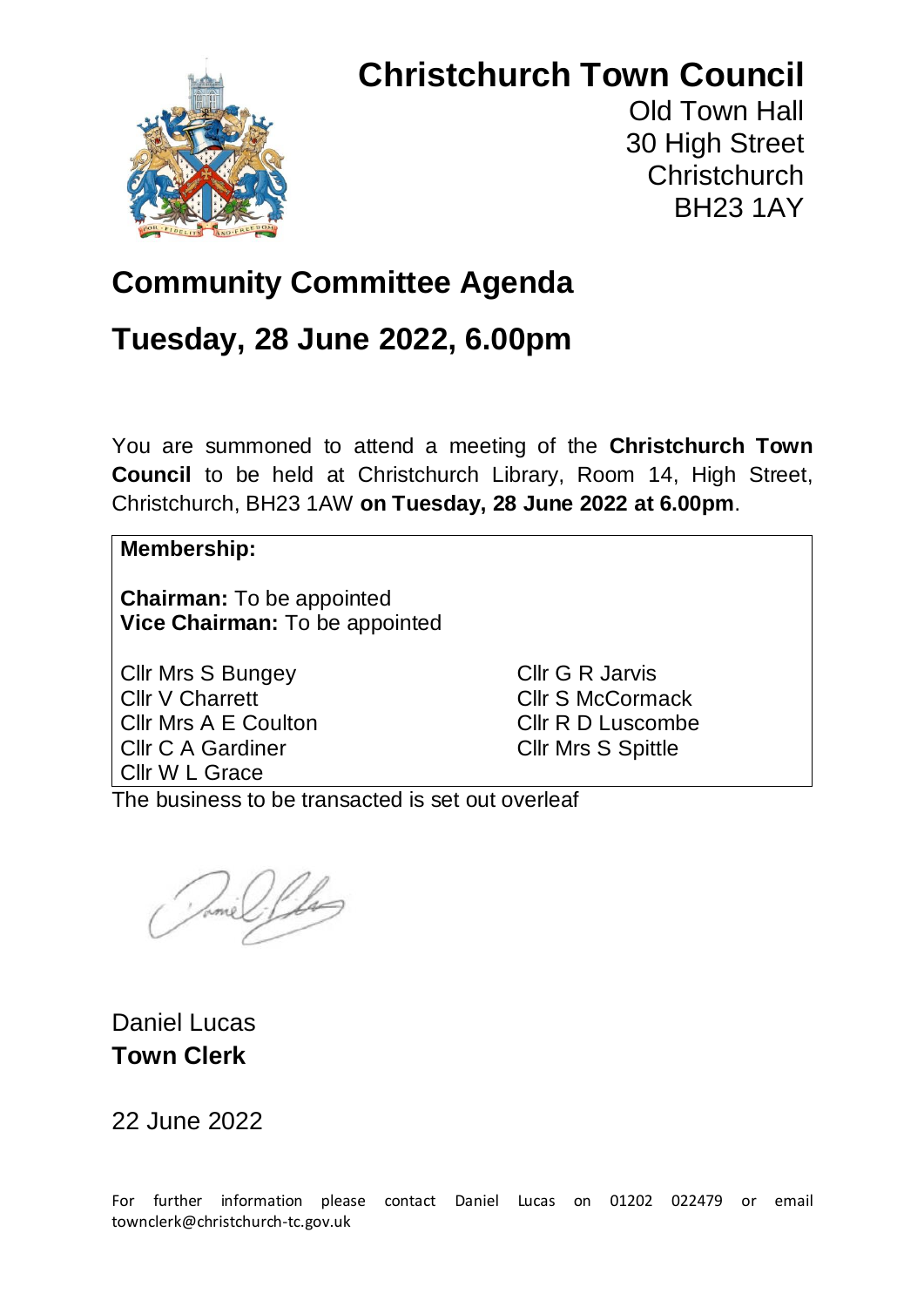## **Agenda**

#### **1. Election of Chairman**

To elect a Chairman of the Committee for the 2022/20223 Municipal Year.

#### **2. Election of Vice-Chairman**

To elect a Vice-Chairman of the Committee for the 2022/20223 Municipal Year.

#### **3. Apologies for Absence**

To receive apologies for absence.

#### **4. Declaration of Interests**

Members are reminded that any disclosable pecuniary interests must be declared including any issues which may arise through predetermination of bias.

#### **5. Minutes of Previous Meeting**

To confirm as a correct record the Minutes of the meeting of the Community Committee held on 12 April 2022 (copy attached)

4-7

#### **6. Public Participation**

In accordance with the Council's Standing Orders the period of time designated for Public Participation cannot exceed 15 minutes unless directed by the Chairman of the meeting and a member of the public shall not speak for more than 5 minutes.

#### **7. Public Questions**

Members of the pubic who wish to ask a question at the meeting shall give notice to the Town Clerk of the question no later than 12 noon on the working day before the meeting is on. The question stated in the notice shall be the question asked at the meeting. The Chairman will call on those wishing to speak in turn, each questioner being allowed to speak for a maximin of 3 minutes. Those wishing to speak shall state their name and address.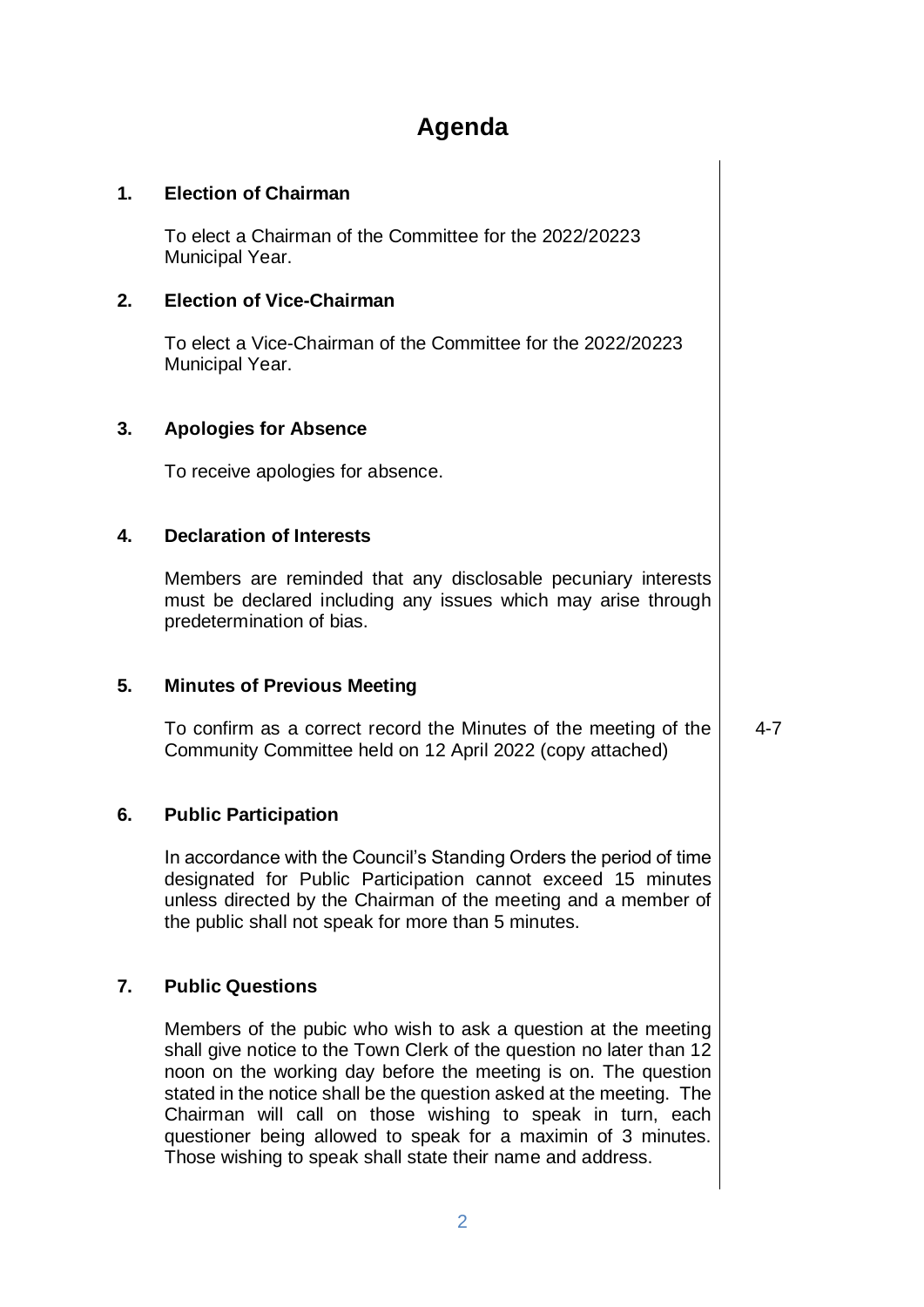| 8. | Asset of Community Value - By Pass Car Park                                                                                                                                                                                                                                                                                                                                                                                  | Verbal report |
|----|------------------------------------------------------------------------------------------------------------------------------------------------------------------------------------------------------------------------------------------------------------------------------------------------------------------------------------------------------------------------------------------------------------------------------|---------------|
|    | Following BCP Council's decision not to sell By-Pass Car Park<br>(Waitrose Car Park) to the Town Council, Members are asked to<br>consider whether the Committee wishes to recommend to Full<br>Council that the Town Council submits an application to BCP<br>Council for the car park to be listed as an Asset of Community Value<br>pursuant to Part 5, Chapter 3 of the Localism Act 2011 and<br>associated Regulations. |               |
|    | RECOMMENDATION: That Full Council considers making an<br>application to BCP Council to nominate By-Pass Car Park<br>(Waitrose Car Park) as an Asset of Community Value in<br>accordance with the Localism Act 2011.                                                                                                                                                                                                          |               |
| 9. | <b>Druitt Gardens Signage</b>                                                                                                                                                                                                                                                                                                                                                                                                | Verbal report |
|    | Members to consider signage at Druitt Gardens to deter people<br>from feeding squirrels and pigeons, as this encourages rodents and<br>also no cycling signs.                                                                                                                                                                                                                                                                |               |
|    |                                                                                                                                                                                                                                                                                                                                                                                                                              |               |

 $\overline{\phantom{a}}$ 

No other items of business can be considered unless the Chairman decides the matter is urgent for reasons that must be specified and recorded in the Minutes.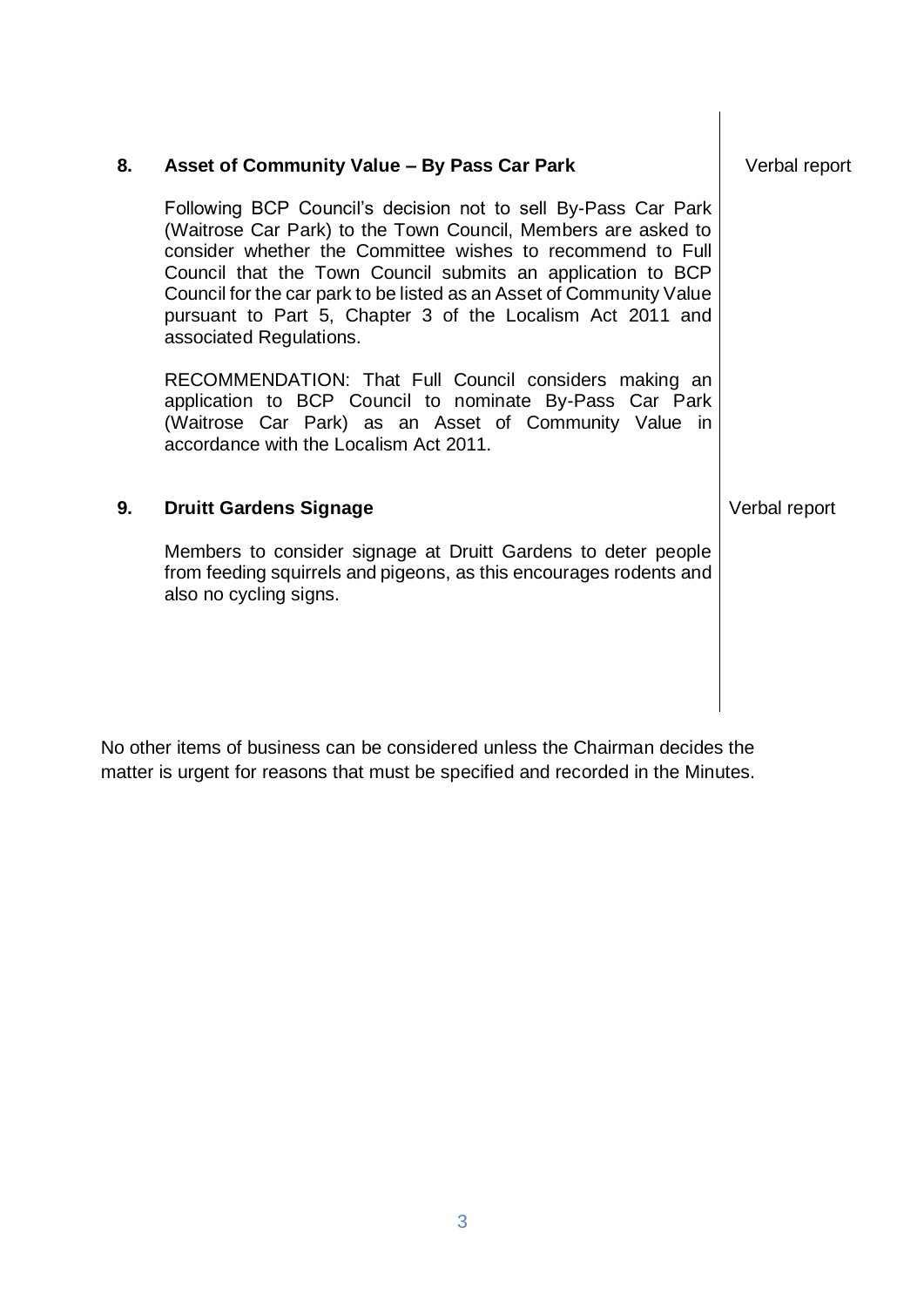### **CHRISTCHURCH TOWN COUNCIL**

#### **COMMUNITY COMMITTEE**

### Minutes of the Meeting held on 12 April 2022 at 6.00pm at Christchurch Library, Room 14, High Street, Christchurch, BH23 1AW

#### Present:-

| Chairman:                         | Cllr W Grace (in the chair)                                                               |
|-----------------------------------|-------------------------------------------------------------------------------------------|
| Vice-Chairman:                    |                                                                                           |
| Present:                          | Cllr C A Gardiner, Cllr S McCormack and Cllr Mrs S Spittle.                               |
| Also in<br>attendance:            | Cllr R Luscombe.                                                                          |
| Apologies:                        | Cllr Mrs S Bungey, Cllr V Charrett, Cllr A Coulton, Cllr L Dedman<br>and Cllr G R Jarvis. |
| <b>Officers</b><br>present:       | Daniel Lucas, Town Clerk                                                                  |
| Members of the<br>Public present: | Susan Roxby, Democratic Services Officer<br>1                                             |
| Members of the<br>Press present:  | $\Omega$                                                                                  |

#### **400. Election of Chairman**

Cllr W Grace was elected Chairman for the duration of the meeting.

Voting: unanimous

Proposed: Cllr S McCormack Seconded: Cllr C Gardiner

### **401. Declarations of Interest**

There were no declarations of interest on this occasion.

#### **402. Minutes of the Previous Meeting**

The minutes of the meeting held on 15 February 2022 were agreed and signed as an accurate record.

Voting: unanimous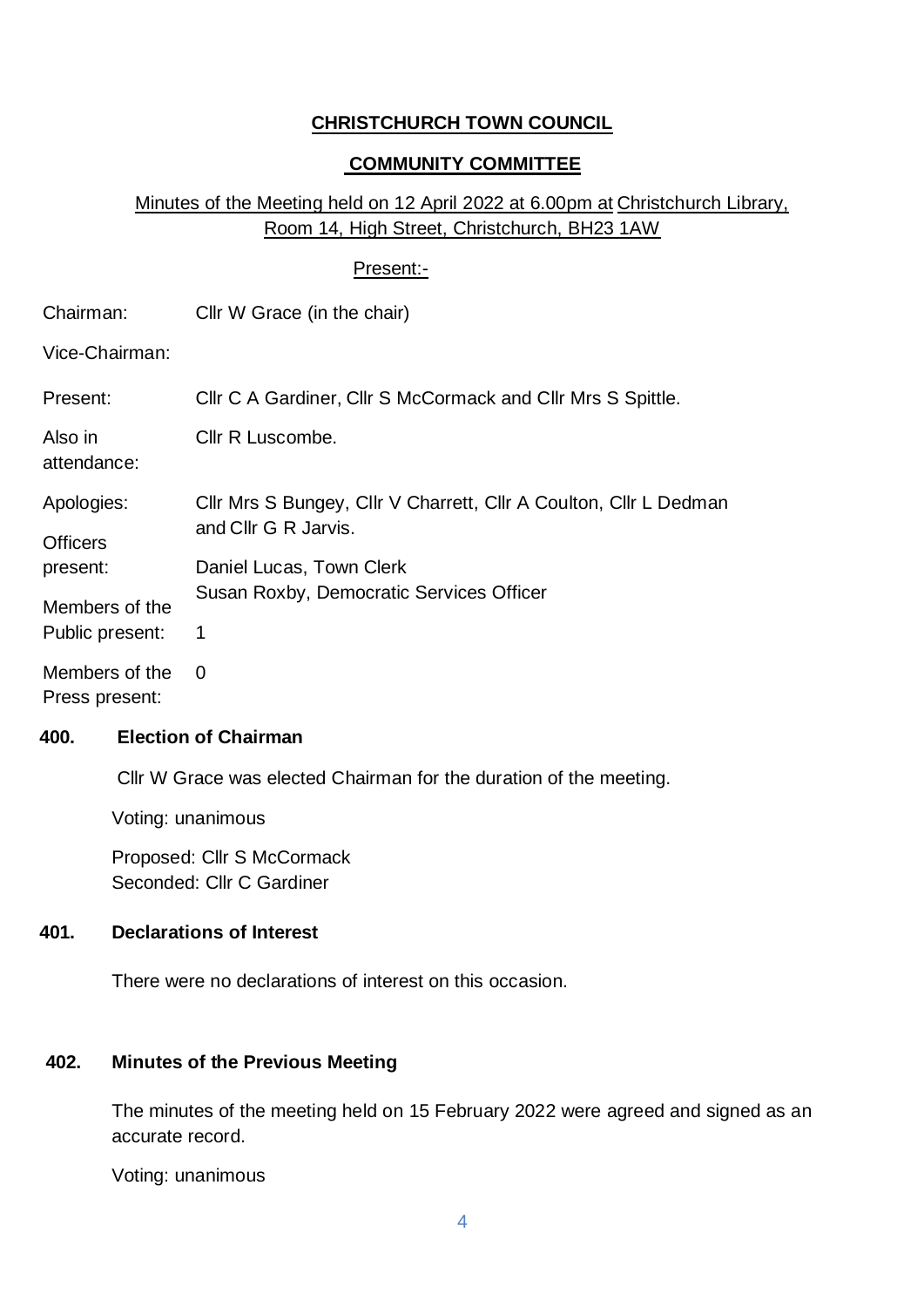Proposed: Cllr S McCormack Seconded: Cllr W Gardner

#### **403. Public Participation**

The representative from 20's Plenty for Us spoke in relation to minute no. 405 (motions from Councillors).

#### **404. Public Questions**

There were no questions from the public on this occasion.

Cllr Mrs S Spittle joined the meeting at 6.10pm.

#### **405. Motions from Councillors**

Members were asked to consider a notice of motion proposed by Cllr Gardner and seconded by Cllr Grace as follows:

**Recommends to a future meeting of Council after Annual Council that Christchurch Town Council:**

**1. Supports the 20's Plenty for Christchurch campaign;**

**2. Calls on BCP Highway authority to implement 20mph in Christchurch Town Centre, the exact roads to be decided after consultation with residents and traders; and**

**3. Will write to request 20mph speed limits on streets throughout Christchurch where people live, work, shop, play or learn, with 30mph as the exception on those roads, where full consideration of the needs of vulnerable road users allows a higher limit.**

Following debate an amendment to the proposed motion was proposed by Cllr McCormack and seconded by Cllr Grace to amend at point 3, to delete 'Christchurch' and replace with 'Christchurch Town Centre'.

On putting the amendment to the vote it was carried.

Voting: unanimous

The representative from 20's Plenty for Us spoke via Zoom Conferencing facilities updating Members on the following: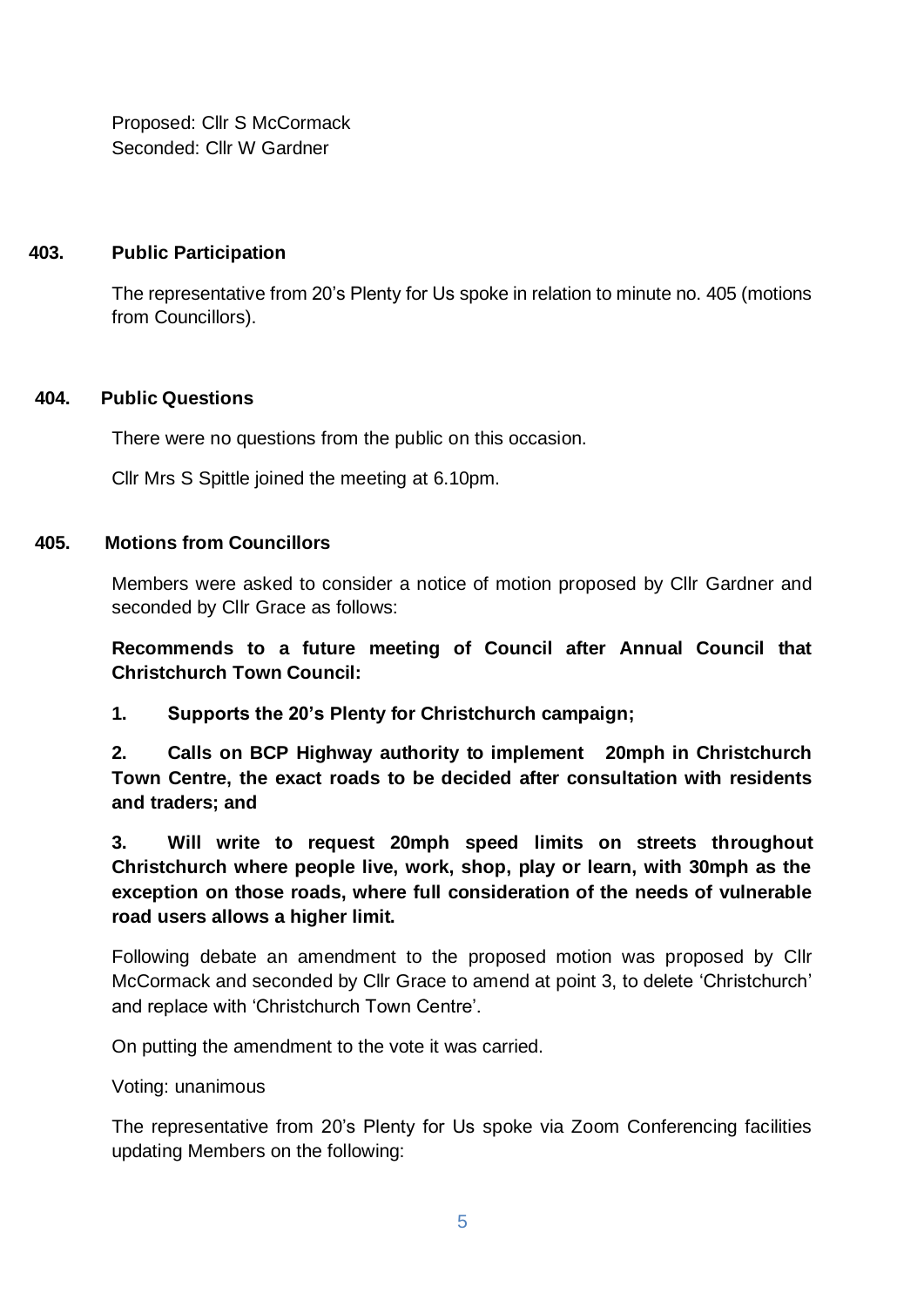The 20's Plenty for Us organisation supported communities that wanted a 20 miles per hour limit due to road safety issues, economic and pollution benefits, and the promotion for active travel of walking and cycling. There had been a 30% reduction in traffic levels since the 20 miles per hour limit had been introduced in other areas.

### **RECOMMENDS to a future Council meeting (other than Annual Council) that Christchurch Town Council:**

**1. Supports the 20's Plenty for Christchurch campaign;**

**2. Calls on BCP Highway authority to implement 20mph in Christchurch Town Centre, the exact roads to be decided after consultation with residents and traders; and**

**3. Will write to request 20mph speed limits on streets throughout Christchurch Town Centre where people live, work, shop, play or learn, with 30mph as the exception on those roads, where full consideration of the needs of vulnerable road users allows a higher limit.**

Voting: 3:0:1

Proposed: Cllr W Gardiner Seconded: Cllr W Grace

### **406. Community Speed Indicator Devices**

The Town Clerk updated Members that BCP reported there was a great deal of work to undertake and that they had taken on a new colleague who had commenced training, and they anticipated that the assessment of the Speed Indicator Devices would be completed before the summer. Arrangements to get the existing Vehicle Activator Sign repaired, or replaced if it could not be repaired, was also being undertaken.

**RESOLVED that the verbal report be noted.**

### **407. Wayfinder Totem and Posts**

Photos of the locations of Wayfinders posts and a new location plan were circulated at the meeting and appear as appendices 'A' and 'B' to these minutes.

The Town Clerk read out a statement from Cllr Coulton as she was unable to attend the meeting with a proposal that the Town Clerk writes to BCP Council to confirm that the Town Council wishes to have black Totems and Finger Posts.